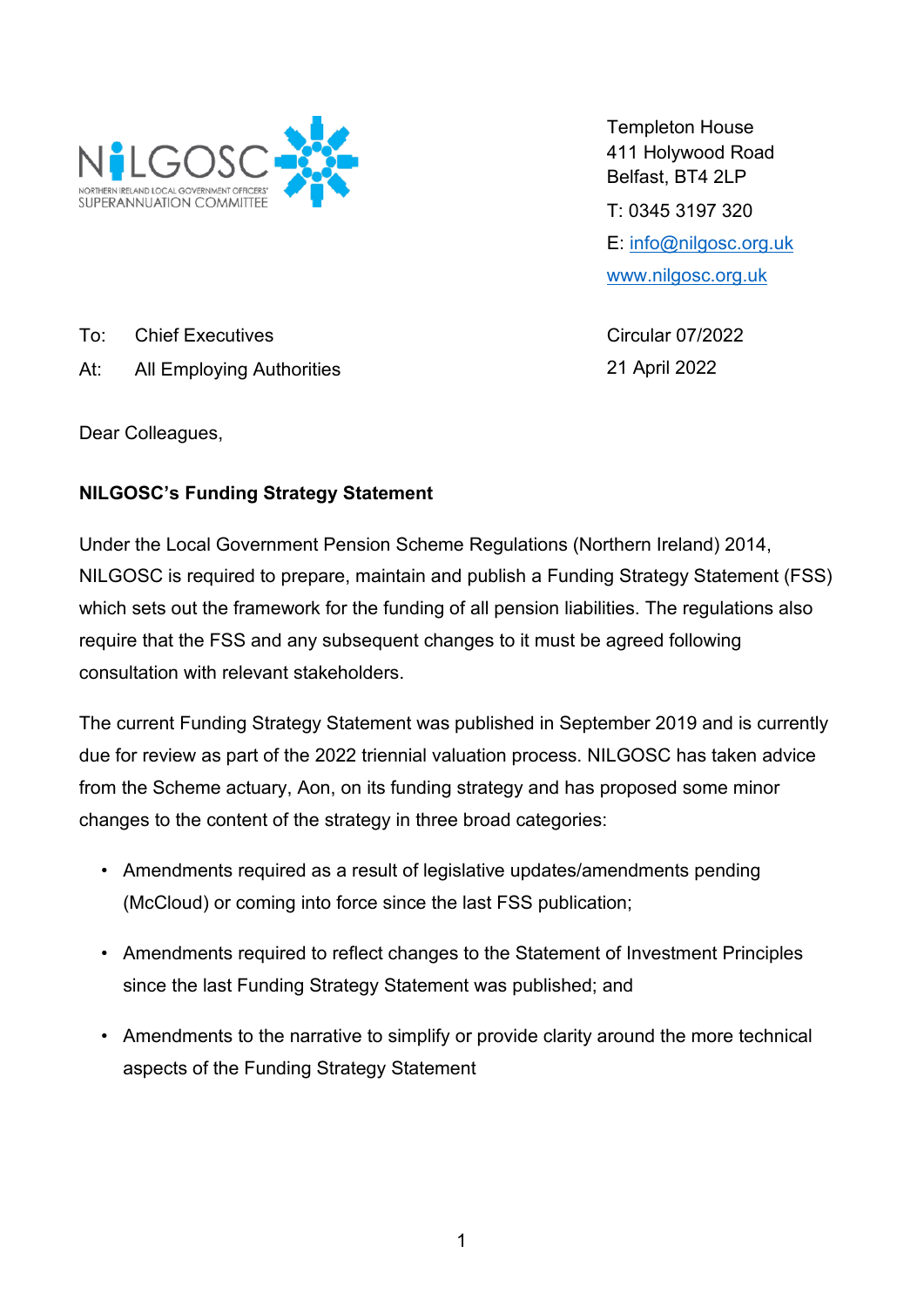While the 2022 content updates are minor in nature, the document itself has been reformatted in an effort to improve the readability of the overall strategy for all stakeholders. To this end, the main body of the document has been shortened with additional narrative to provide context for the more technical elements of the strategy and further background and detail is then provided in appended schedules.

This revised layout for the 2022 accessible strategy document is intended to promote increased participation in the consultative process from all stakeholders.

I should be grateful if you would consider the draft Funding Strategy and provide feedback by way of a formal response to this consultative exercise by 30 June 2022 in order that any comments can be considered by the Committee in advance of it agreeing the final version of the document.

A copy of the draft Funding Strategy Statement is attached to this letter and can also be accessed through NILGOSC's website [www.nilgosc.org.uk.](http://www.nilgosc.org.uk/)

Responses are welcomed in electronic or hard copy although an electronic version would be appreciated to assist with the collation of stakeholder feedback. Please submit your response to the Head of Finance at NILGOSC using the contact details below:

Email: [maria.bowers@nilgosc.org.uk](mailto:maria.bowers@nilgosc.org.uk)

Post: Maria Bowers NILGOSC Templeton House 411 Holywood Road Belfast BT4 2LP

Telephone: 0345 3197 320